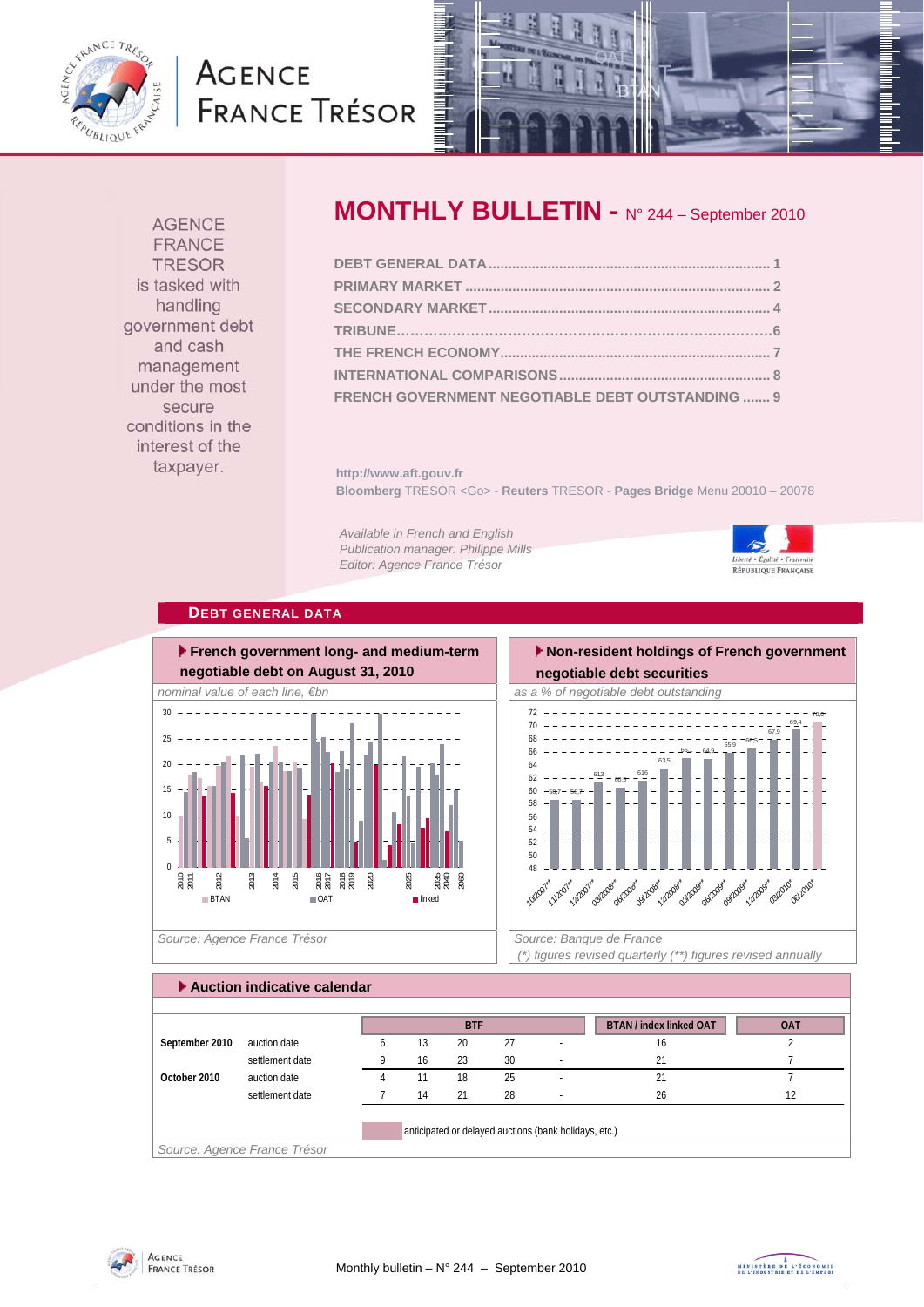# **PRIMARY MARKET**

### **NEWS Long-term financing conditions at record lows**

During its September auction of fungible Treasury bonds (OATs), Agence France Trésor (AFT) recorded the lowest rates for long- and very long-term financing ever seen in the history of the French Treasury.

The weighted average yield on 10-year bonds was 2.55% at the 2 September auction, almost 50 basis points lower than the previous record set during the last issue in July. On the 15-year segment, the yield fell by 54 bps between the July and the September auctions. The yield at issuance on 30 year bonds was 3.17%, 67 bps lower than the level obtained when the same bond was tapped in May.

While this significant decline in yields at issuance can be attributed to market conditions, it also reflects strong investor demand for Treasury securities and confidence in France's creditworthiness. By issuing very longterm securities, i.e. 15 years and over, AFT is performing its role of minimising the debt burden and delivering sustainable financing at the lowest possible cost.



 **Long- and medium-term financing over the year on** 

*Source: Agence France Trésor* 





### **AGENCE FRANCE TRÉSOR**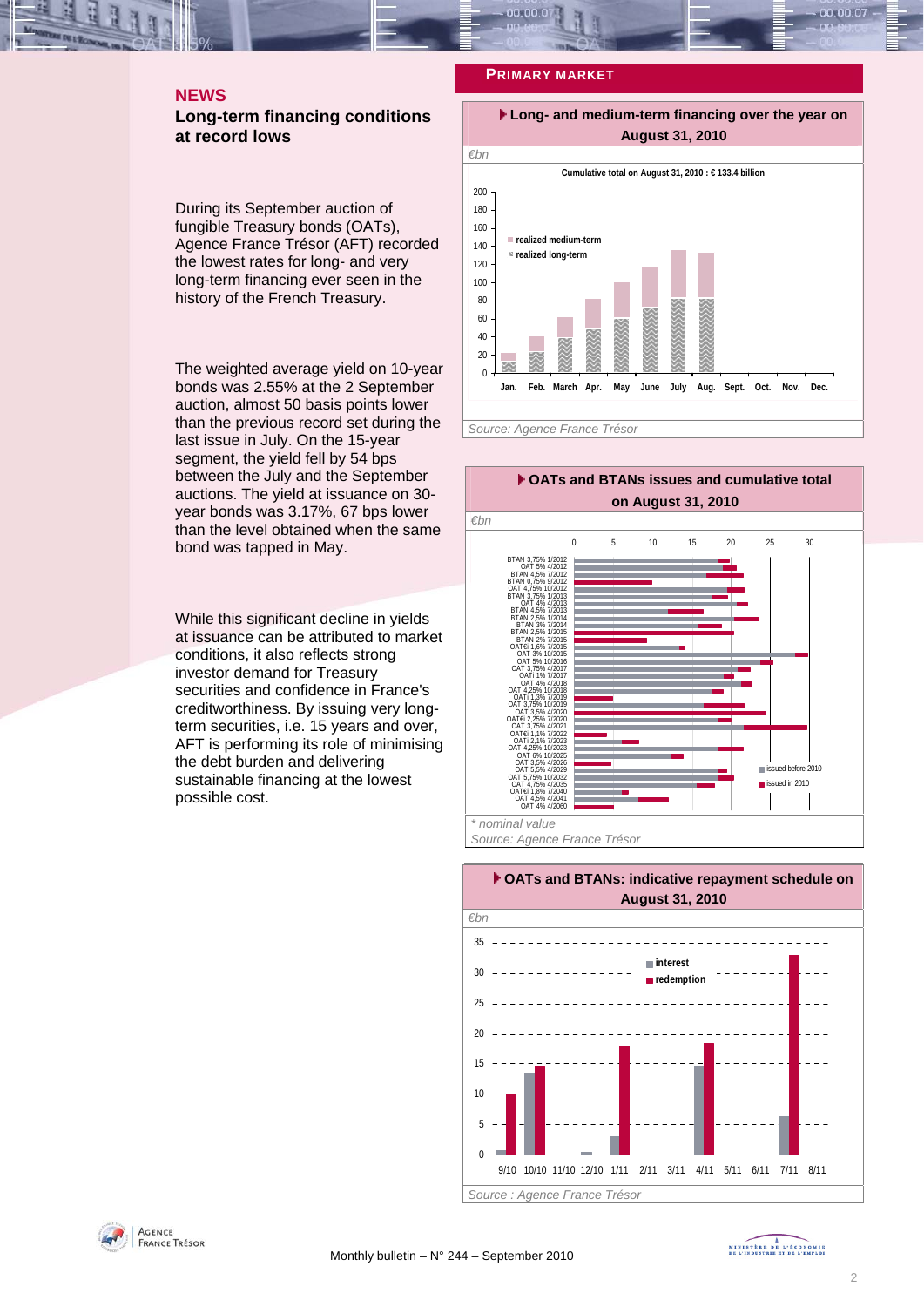

### *No auction in August*

*Source: Agence France Trésor* 

| <b>BTF auctions - August 2010</b> |            |            |            |            |            |            |            |  |  |
|-----------------------------------|------------|------------|------------|------------|------------|------------|------------|--|--|
| $\epsilon$ m                      |            |            |            |            |            |            |            |  |  |
|                                   | <b>BTF</b> | <b>BTF</b> | <b>BTF</b> | <b>BTF</b> | <b>BTF</b> | <b>BTF</b> | <b>BTF</b> |  |  |
|                                   | 1 month    | 2 month    | 3 month    | 4 month    | 6 month    | 9 month    | 1 year     |  |  |
| <b>Auction date</b>               |            |            | 8/2/2010   |            | 8/2/2010   |            | 8/2/2010   |  |  |
| Settlement date                   |            |            | 8/5/2010   |            | 8/5/2010   |            | 8/5/2010   |  |  |
| Maturity                          |            |            | 10/28/2010 |            | 1/27/2011  |            | 7/28/2011  |  |  |
| <b>Total issued amount</b>        |            |            | 4.874      |            | 2.068      |            | 2.141      |  |  |
| Weighted average rate             |            |            | 0,421%     |            | 0,497%     |            | 0,675%     |  |  |
| <b>Auction date</b>               |            |            | 8/9/2010   |            | 8/9/2010   |            | 8/9/2010   |  |  |
| Settlement date                   |            |            | 8/12/2010  |            | 8/12/2010  |            | 8/12/2010  |  |  |
| Maturity                          |            |            | 11/10/2010 |            | 1/27/2011  |            | 7/28/2011  |  |  |
| <b>Total issued amount</b>        |            |            | 4.930      |            | 2,237      |            | 2,233      |  |  |
| Weighted average rate             |            |            | 0,425%     |            | 0,498%     |            | 0,678%     |  |  |
| <b>Auction date</b>               |            |            | 8/16/2010  |            | 8/16/2010  |            | 8/16/2010  |  |  |
| Settlement date                   |            |            | 8/19/2010  |            | 8/19/2010  |            | 8/19/2010  |  |  |
| Maturity                          |            |            | 11/10/2010 |            | 2/24/2011  |            | 7/28/2011  |  |  |
| <b>Total issued amount</b>        |            |            | 4.683      |            | 2.006      |            | 2.007      |  |  |
| Weighted average rate             |            |            | 0.381%     |            | 0,481%     |            | 0,571%     |  |  |
| <b>Auction date</b>               |            |            | 8/23/2010  |            | 8/23/2010  |            | 8/23/2010  |  |  |
| Settlement date                   |            |            | 8/26/2010  |            | 8/26/2010  |            | 8/26/2010  |  |  |
| Maturity                          |            |            | 11/25/2010 |            | 2/24/2011  |            | 8/25/2011  |  |  |
| <b>Total issued amount</b>        |            |            | 4.551      |            | 1.549      |            | 2,059      |  |  |
| Weighted average rate             |            |            | 0,381%     |            | 0.440%     |            | 0,561%     |  |  |
| <b>Auction date</b>               |            | 8/30/2010  | 8/30/2010  |            | 8/30/2010  |            | 8/30/2010  |  |  |
| Settlement date                   |            | 9/2/2010   | 9/2/2010   |            | 9/2/2010   |            | 9/2/2010   |  |  |
| Maturity                          |            | 10/21/2010 | 11/25/2010 |            | 2/24/2011  |            | 8/25/2011  |  |  |
| <b>Total issued amount</b>        |            | 1,025      | 4,204      |            | 2,135      |            | 2,194      |  |  |
| Weighted average rate             |            | 0,326%     | 0,382%     |            | 0,436%     |            | 0,543%     |  |  |
|                                   |            |            |            |            |            |            |            |  |  |

*Source: Agence France Trésor* 

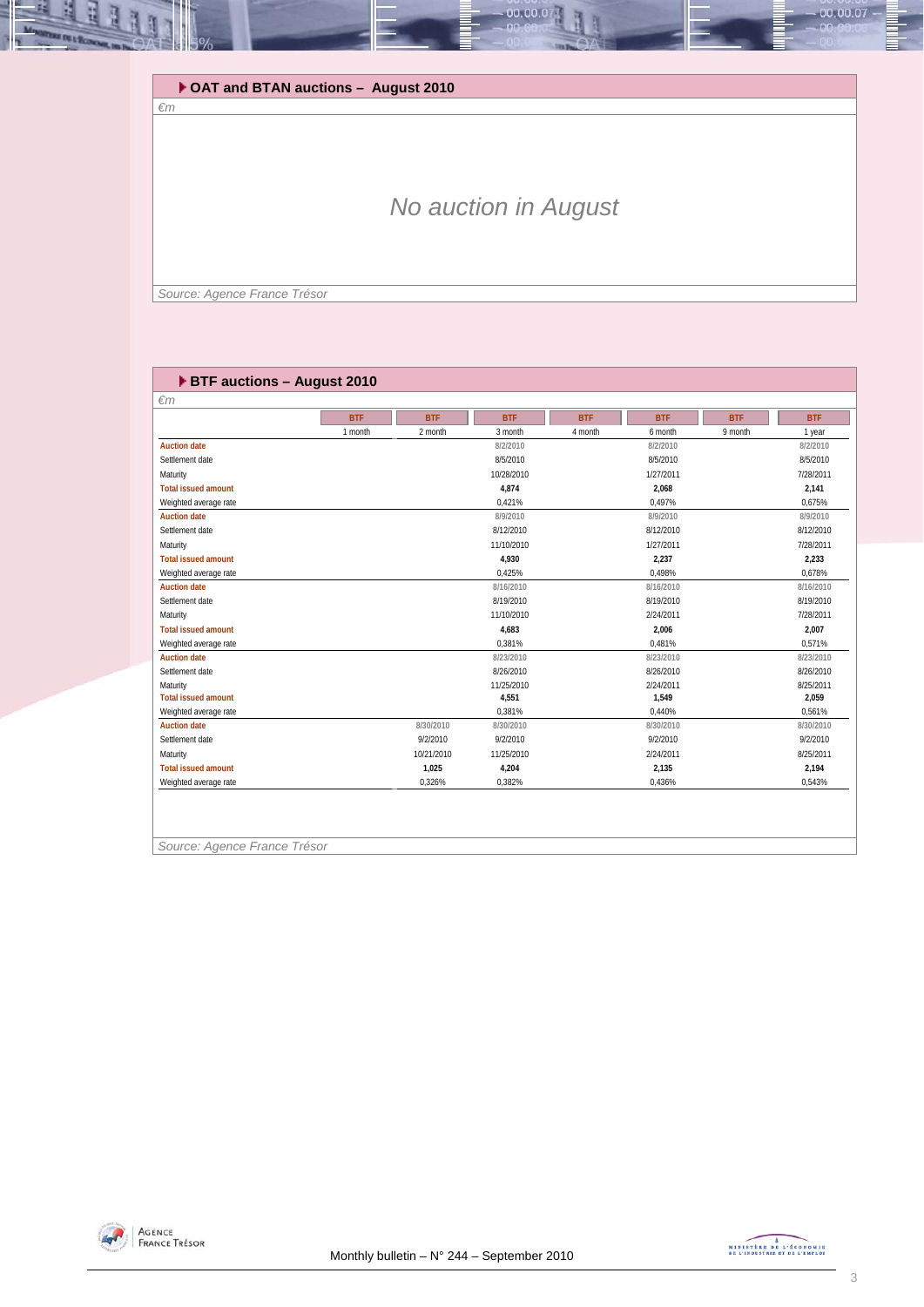

 $0.00, 00.0$ 



*(1) difference between the yield of the OAT 3.75% April 2017 and the yield of the OATi 1% July 2017 (2) difference between the yield of the OAT 4.25% April 2019 and the yield of the OAT€i 2.25% July 2020 (3) difference between the yield of the OAT 5.5% April 2029 and the yield of the OATi 3.4% July 2029 (4) difference between the yield of the OAT 5.75% October 2032 and the yield of the OAT€i 3.15% July 2032* 

companies

 $00.00.07$ 

institutions

funds)

|                                         | end      | end     | end      | end     | end     | end      | end      | end of July | end of August |
|-----------------------------------------|----------|---------|----------|---------|---------|----------|----------|-------------|---------------|
|                                         | 2003     | 2004    | 2005     | 2006    | 2007    | 2008     | 2009     | 2010        | 2010          |
| Negotiable government debt              |          |         |          |         |         |          |          |             |               |
| outstanding                             | 788      | 833     | 877      | 877     | 921     | 1,017    | 1,148    | 1,219       | 1,218         |
| OAT                                     | 512      | 552     | 593      | 610     | 641     | 681      | 719      | 792         | 792           |
| <b>BTAN</b>                             | 168      | 184     | 189      | 200     | 202     | 198      | 215      | 222         | 220           |
| <b>BTF</b>                              | 109      | 97      | 95       | 66      | 79      | 138      | 214      | 205         | 206           |
| <b>Swaps outstanding</b>                | 61       | 61      | 52       | 44      | 42      | 28       | 20       | 17          | 17            |
| Average maturity of the negotiable debt |          |         |          |         |         |          |          |             |               |
| before swaps                            | 5 years  | 6 years | 6 years  | 7 years | 7 years | 6 years  | 6 years  | 7 years     | 6 years       |
|                                         | 297 days | 79 days | 267 days | 45 days | 51 days | 292 days | 246 days | 12 days     | 353 days      |
| after swaps                             | 5 years  | 6 years | 6 years  | 7 years | 7 years | 6 years  | 6 years  | 7 years     | 6 years       |
|                                         | 235 days | 34 days | 228 days | 16 days | 29 days | 276 days | 233 days | 3 days      | 344 days      |



MINISTRE DE L'ÉCONOMIE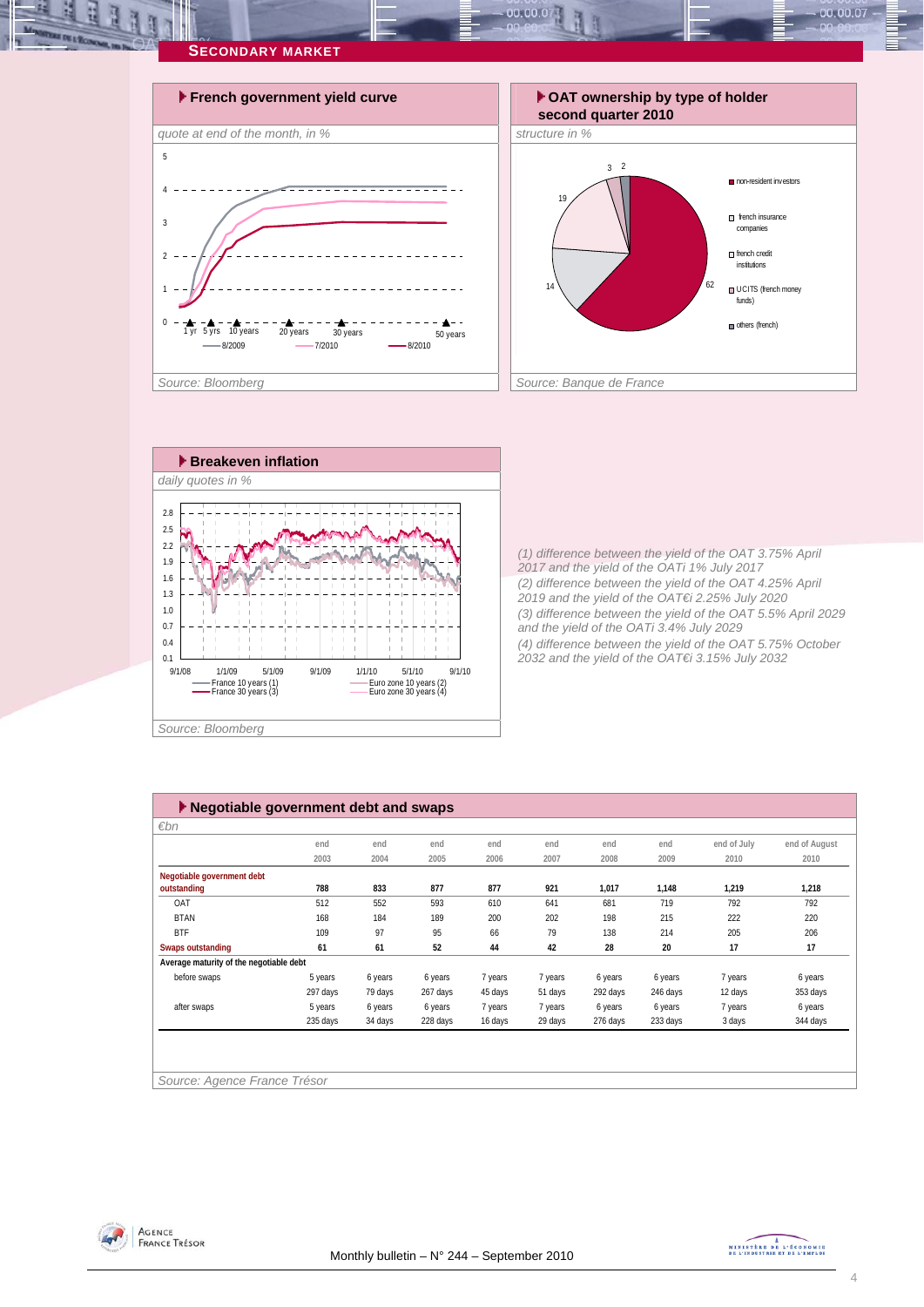

 $00.00.0$ 







MINISTRE DE L'ÉCONOMIE

00.00.07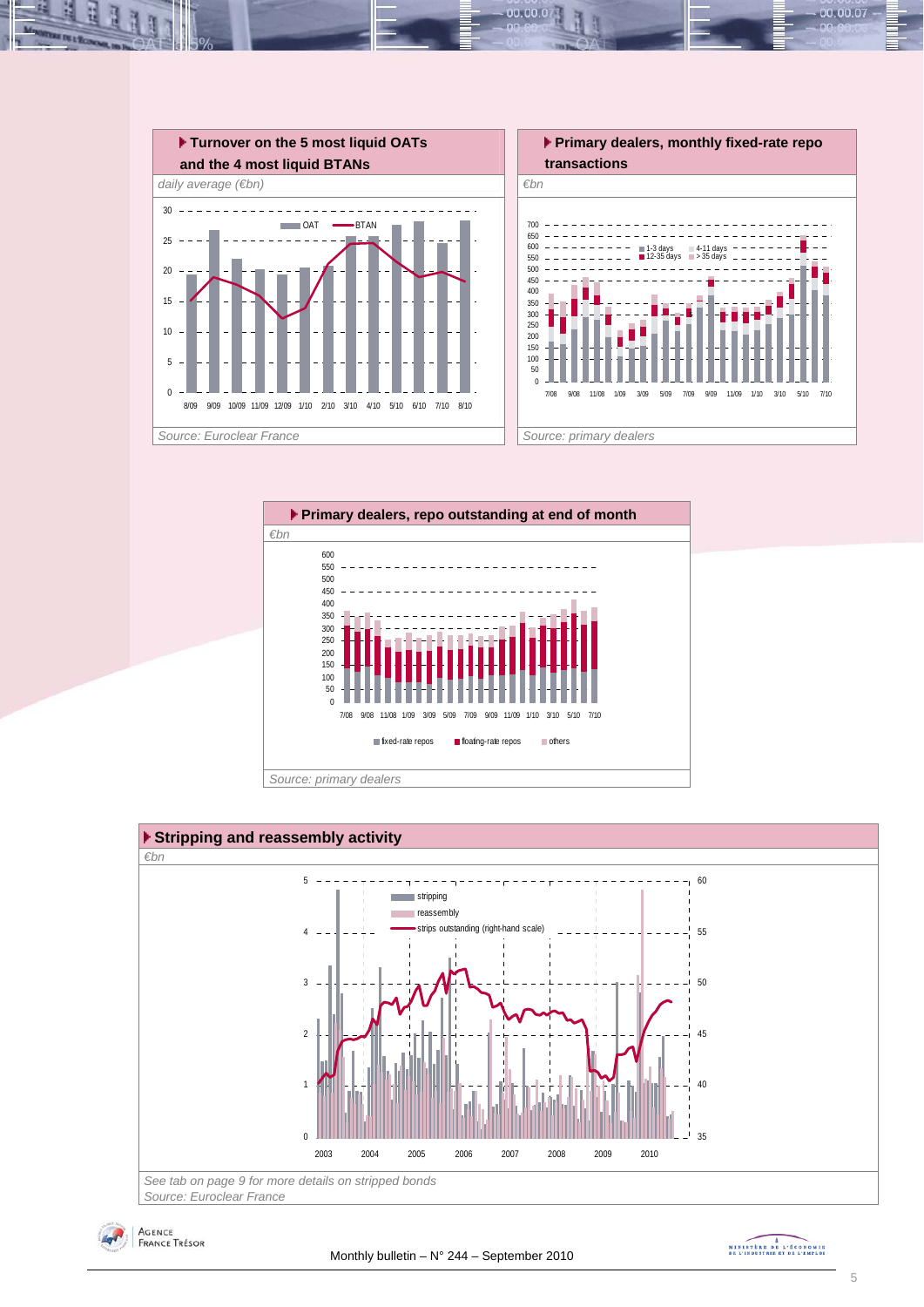

### **Non-conventional monetary policy in Europe: What prospects?**

**By Jürgen Michels, chief euro-area economist, Citigroup** 

At its September meeting the ECB's Governing Council extended the existing nonstandard policy measures. Hence, apart from the usual collateral requirement, in 4Q banks will have no restrictions by using the ECB's 1-week Main Refinancing Operations (MRO), the 1 month special term operations and the 3 month Long Term Refinancing Operations (LTRO). As ECB rate hikes in 1Q 2011 look extremely unlikely, the announced change in the allotment procedure for the 3M LTRO — from a fixed rate to an average rate of the Main Refinancing Operations (MROs) over the life of the



LTRO — is unlikely to have major implications. Nevertheless, this switch emphasizes the ECB's desire to go ahead with the exit from the non-standard policy measures early next year. As the periphery countries are very unlikely to solve their fiscal problems in the foreseeable future, the ECB probably will continue to provide the full allotment procedure in the 1-week MROs for a long time — probably years. That does not mean that the ECB will keep its interest rate at 1% for years. While the outlook of only modest growth and low inflation suggests that the first ECB rate hike is still far away, we expect a first modest rate hike by the middle of next year, probably in 3Q.

With its September decisions – including three fine-tuning operations, the ECB will try to smooth the expiry of €226bn in the 6M and 12M LTROs up to year-end. As was the case at the expiry of the €442 bn of the first 12M LTRO on July 1, banks are unlikely to replace the whole amount of the expiring very-long liquidity operations. Note that since the expiry of the first 12 M LTRO overall liquidity has shrunk by around €260bn.The main reason for this partial replacement is that banks with good access to the interbank market regard current rates for the 3M LTRO – that are below the ECB's key interest rate – as less attractive than they regarded the rates for the expiring operations (particularly the 12M) when they were provided. (Interbank rates at the allotment of the expiring 12M and 6M operations were above the ECB's key interest rate.) Although we expect a higher replacement-rate for the expiring 6M and 12M LTROs, a further reduction in overall liquidity between €50bn and €80bn by early 2011 looks very likely to us. This is likely to lead to further increases in money market rates.

With the ongoing fiscal problems of the periphery countries, we expect that the banks of those countries will have severe difficulties to get liquidity through the euro area interbank market. Indeed, data up to July highlight the importance of ECB funding for banks in the periphery countries (see figure). Hence, an abnormal market situation is likely to stay with us for a long time.

*NB: this Agence France Trésor forum offers economists an opportunity to express their personal opinion. Thus, the above article strictly reflects the author's view, and should not be construed as expressing the viewpoints of Agence France Trésor or the Ministry of the Economy, Industry and Employment.* 

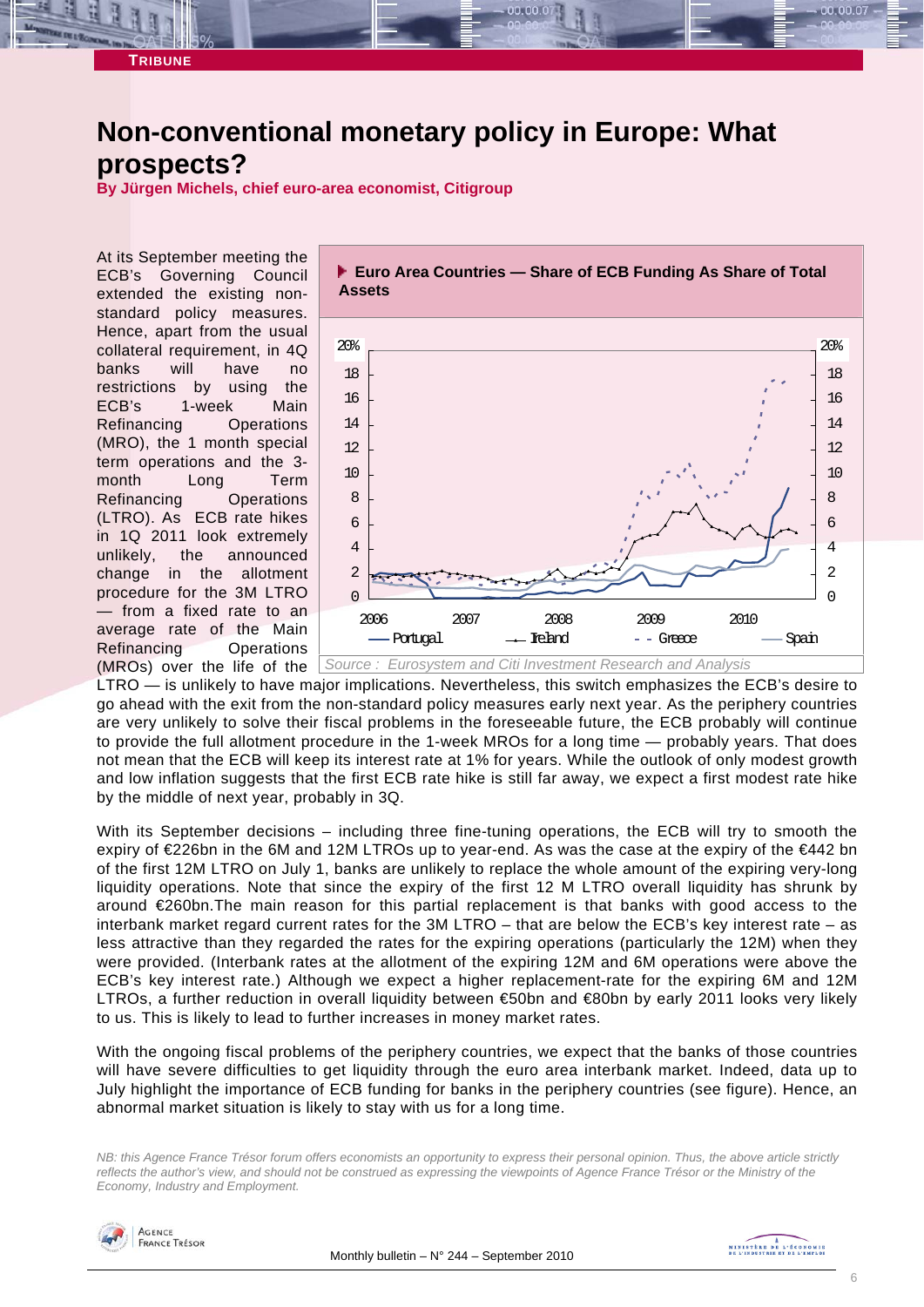### **THE FRENCH ECONOMY**

| $\blacktriangleright$ Macro-economic forecast |         |        |      |
|-----------------------------------------------|---------|--------|------|
| Real growth rate as a %                       |         |        |      |
|                                               | 2009    | 2010   | 2011 |
| French GDP                                    | $-2.6$  | 1.5    | 2.0  |
| Household consumption                         | 0.6     | 1.4    | 1,7  |
| <b>Business investment</b>                    | $-8.0$  | $-0.9$ | 5,5  |
| Exports                                       | $-12.4$ | 8.9    | 7.6  |
| Imports                                       | $-10,7$ | 7,1    | 6,7  |
| Consumer prices                               | 0.1     | 1.5    | 1.5  |
| (on an annual average basis)                  |         |        |      |
|                                               |         |        |      |

#### *Execent economic indicators*

| Industrial output*, year-on-year             | 5.5%          | 7/2010     |
|----------------------------------------------|---------------|------------|
| Household consumption*, year-on-year         | 1.2%          | 8/2010     |
| Unemployment rate (ILO)                      | 9.7%          | 6/2010     |
| Consumer prices, year-on-year                |               |            |
| all items                                    | 1.4%          | 8/2010     |
| all items excluding tobacco                  | 1.3%          | 8/2010     |
| Trade balance, fob-fob, sa                   | $-4.2$ FUR bn | 7/2010     |
| m.<br>٠                                      | $-3.7$ FUR bn | 6/2010     |
| Current account balance, sa                  | -2.2 FUR bn   | 7/2010     |
|                                              | $-2.7$ FUR bn | 6/2010     |
| 10-year constant maturity rate (TEC10)       | 2.50%         | 08/31/2010 |
| 3-month interest rate (Euribor)              | 0.886%        | 08/31/2010 |
| EUR/USD                                      | 1.268         | 08/31/2010 |
| EUR / JPY                                    | 107.07        | 08/31/2010 |
| the second set of the set of the set of some |               |            |

00.00.07

Source: Ministry of the Economy, Industry and Employment | | \*manufactured goods –

*Source: Insee; Ministry of the Economy, Industry and* 

*Employment; Banque de France* 





| ► Government budget monthly position                                |                   |           |          |           |          |  |  |  |  |
|---------------------------------------------------------------------|-------------------|-----------|----------|-----------|----------|--|--|--|--|
| €bn                                                                 |                   |           |          |           |          |  |  |  |  |
|                                                                     | end of July level |           |          |           |          |  |  |  |  |
|                                                                     | 2008              | 2009      | 2008     | 2009      | 2010     |  |  |  |  |
| General budget                                                      |                   |           |          |           |          |  |  |  |  |
| balance                                                             | $-56,99$          | $-129,91$ | $-29,44$ | $-81,48$  | $-76,46$ |  |  |  |  |
| revenue                                                             | 291,12            | 237,22    | 174.95   | 133.76    | 159.68   |  |  |  |  |
| expenditure                                                         | 348,11            | 367,13    | 204,39   | 215.25    | 236,14   |  |  |  |  |
| Balance of special                                                  |                   |           |          |           |          |  |  |  |  |
| Treasury accounts                                                   | 0,72              | $-8,12$   | $-21,59$ | $-27,32$  | $-16,61$ |  |  |  |  |
| General budget                                                      |                   |           |          |           |          |  |  |  |  |
| outturn                                                             | $-56,27$          | $-138,03$ | $-51,03$ | $-108,80$ | $-93,07$ |  |  |  |  |
|                                                                     |                   |           |          |           |          |  |  |  |  |
|                                                                     |                   |           |          |           |          |  |  |  |  |
|                                                                     |                   |           |          |           |          |  |  |  |  |
| Source: Ministry of the Budget, Public Accounts and State<br>Reform |                   |           |          |           |          |  |  |  |  |
| for more information: http://www.budget.gouv.fr/                    |                   |           |          |           |          |  |  |  |  |



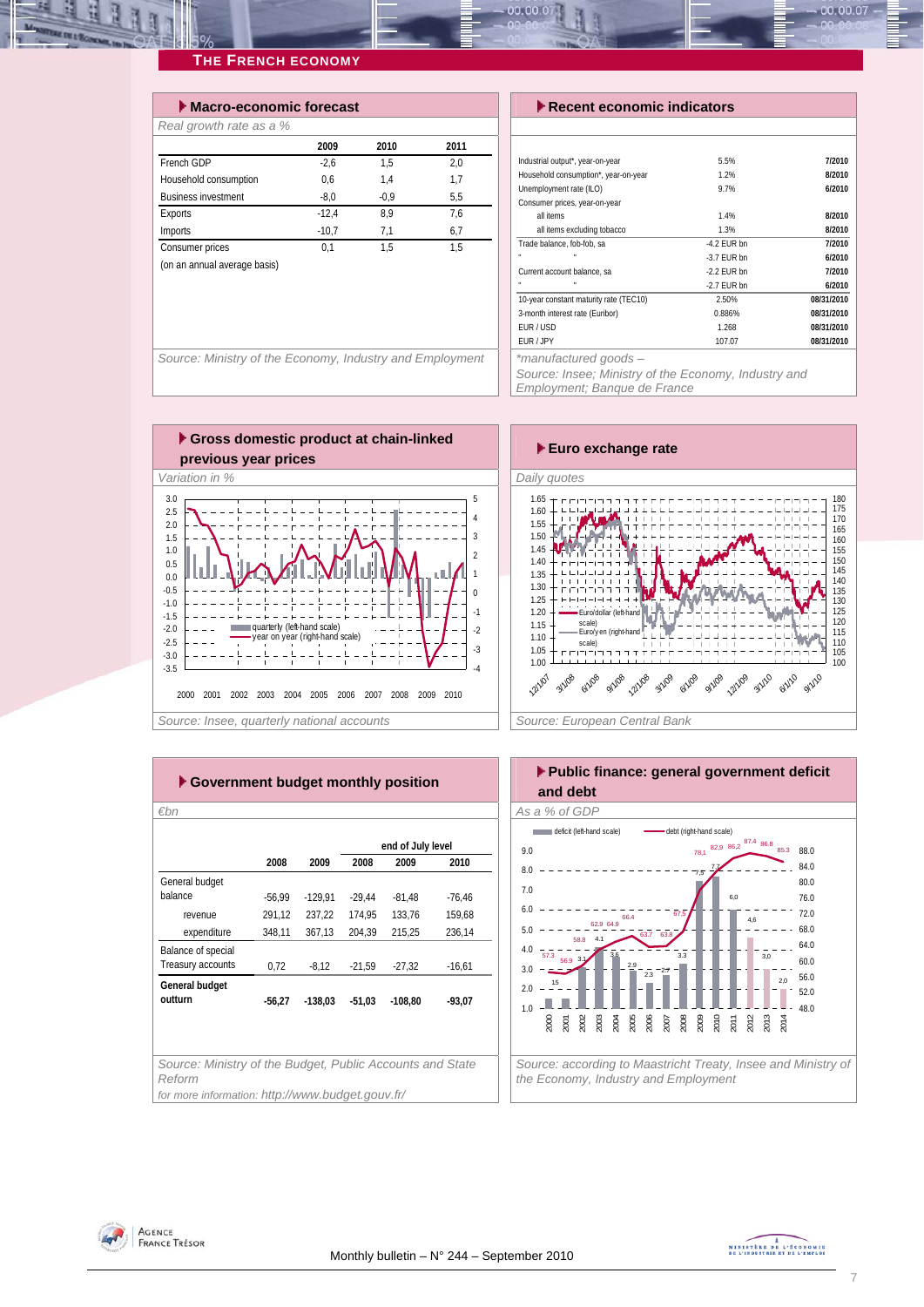|                                                | $\blacktriangleright$ Timetable for the release of French economic indicators |    |                                                          |  |  |  |  |  |  |
|------------------------------------------------|-------------------------------------------------------------------------------|----|----------------------------------------------------------|--|--|--|--|--|--|
|                                                | September 2010                                                                |    | October 2010                                             |  |  |  |  |  |  |
| 8                                              | Central government budget: statement at end of July                           |    | Foreign trade in August                                  |  |  |  |  |  |  |
| Payroll employment: final results Q2-2010<br>9 |                                                                               | 8  | Central government budget: statement at end of August    |  |  |  |  |  |  |
| Industrial output in July<br>10                |                                                                               | 11 | Industrial output in August                              |  |  |  |  |  |  |
| Balance of payments in July<br>13              |                                                                               | 12 | Balance of payments in August                            |  |  |  |  |  |  |
| Consumer prices: index for August<br>14        |                                                                               | 13 | Consumer prices: index for September                     |  |  |  |  |  |  |
| 23                                             | Industrial trends: monthly survey for September                               | 21 | Industrial trends: monthly survey for October            |  |  |  |  |  |  |
| 24                                             | Quarterly national accounts: final results Q2-2010                            | 22 | Industrial trends: quaterly survey for October           |  |  |  |  |  |  |
| Job seekers in August<br>24                    |                                                                               | 26 | Job seekers in September                                 |  |  |  |  |  |  |
| 28                                             | Household consumption of manufactured goods in July/August                    | 26 | New building starts in September                         |  |  |  |  |  |  |
|                                                |                                                                               | 26 | Household confidence survey: September survey            |  |  |  |  |  |  |
|                                                |                                                                               | 27 | Household consumption of manufactured goods in September |  |  |  |  |  |  |
|                                                |                                                                               | 28 | Industrial producer prices: September index              |  |  |  |  |  |  |
| Index for August: September 15                 | Harmonized index of consumer prices - Eurozone (Eurostat)                     |    |                                                          |  |  |  |  |  |  |

00.00.07

### **INTERNATIONAL COMPARISONS**

*Index for September: October 15* 

즤 H

Ŀ







00.00.07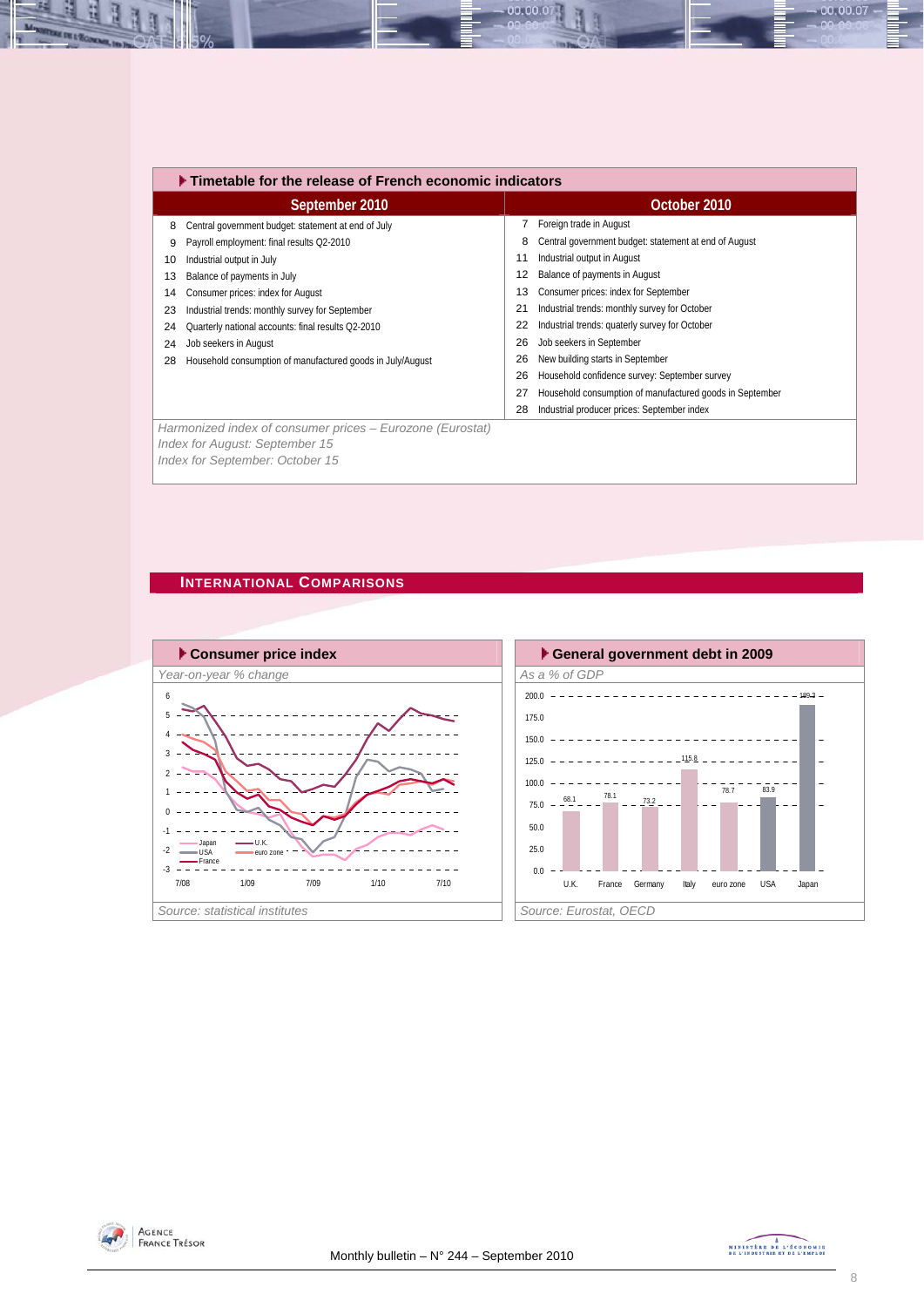#### **FRENCH GOVERNMENT NEGOTIABLE DEBT OUTSTANDING -** *DETTE NEGOCIABLE DE L'ETAT*

an an a

### **OAT au 31 août 2010** */ fungible Treasury bonds at August 31, 2010*

| En euros                                    |                                                                                                                                                                                                                                                                                                      |                                  |                                                                                |                |                            |                                             |                                            |                                                  |                                                      |                             |                        |
|---------------------------------------------|------------------------------------------------------------------------------------------------------------------------------------------------------------------------------------------------------------------------------------------------------------------------------------------------------|----------------------------------|--------------------------------------------------------------------------------|----------------|----------------------------|---------------------------------------------|--------------------------------------------|--------------------------------------------------|------------------------------------------------------|-----------------------------|------------------------|
| <b>CODE ISIN</b><br><b>Euroclear France</b> | Libellé de l'emprunt /<br>Bond                                                                                                                                                                                                                                                                       | Encours / Outstanding            | Coefficient d'indexation / Valeur nominale/ démembre<br>indexation coefficient | face value     | / stripped                 | <b>CODE ISIN</b><br><b>Euroclear France</b> | Libellé de l'emprunt /<br>Bond             | Encours / Outstanding                            | Coefficient d'indexation<br>/ indexation coefficient | Valeur nominale/ face value | démembré<br>/ stripped |
|                                             | Échéance 2010                                                                                                                                                                                                                                                                                        | 14 594 023 618                   |                                                                                |                |                            |                                             | Échéance 2020                              | 47 228 257 750                                   |                                                      |                             |                        |
| FR0000187023                                | OAT 5,5% 25 octobre 2010                                                                                                                                                                                                                                                                             | 14 594 023 618                   |                                                                                |                | 397 583 000                | FR0010854182                                | OAT 3,5% 25 avril 2020                     | 24 423 000 000                                   |                                                      |                             | 360 500 000            |
|                                             | Échéance 2011                                                                                                                                                                                                                                                                                        | 49 358 059 802                   |                                                                                |                |                            | FR0010050559                                | OATEI 2.25% 25 juillet 2020                | 22 805 257 750<br>(1)                            | 1.14169                                              | 19 975 000 000              | $\sqrt{ }$             |
| FR0000570731                                | OAT 6,5% 25 avril 2011                                                                                                                                                                                                                                                                               | 18 401 445 710                   |                                                                                |                | 470 629 900                |                                             | Échéance 2021                              | 29 677 000 000                                   |                                                      |                             |                        |
| FR0010094375                                | OATi 1,6% 25 juillet 2011                                                                                                                                                                                                                                                                            | 15 301 727 760 (1)               | 1,11912                                                                        | 13 673 000 000 | $\Omega$                   | FR0010192997                                | OAT 3,75% 25 avril 2021                    | 29 677 000 000                                   |                                                      |                             | 223 942 700            |
| FR0000187874                                | OAT 5% 25 octobre 2011                                                                                                                                                                                                                                                                               | 15 654 886 332                   |                                                                                |                | 124 209 000                |                                             | Échéance 2022                              | 5 327 003 380                                    |                                                      |                             |                        |
|                                             | Échéance 2012                                                                                                                                                                                                                                                                                        | 64 790 662 163                   |                                                                                |                |                            | FR0000571044                                | OAT 8.25% 25 avril 2022                    | 1 243 939 990                                    |                                                      |                             | 763 950 000            |
| FR0000188328                                | OAT 5% 25 avril 2012                                                                                                                                                                                                                                                                                 | 20 576 110 580                   |                                                                                |                | 179 350 000                | FR0010899765                                | OATEI 1.1% 25 juillet 2022                 | 4 083 063 390 (1)                                | 1.01493                                              | 4 023 000 000               |                        |
| FR0000188013                                | OAT€i 3% 25 juillet 2012                                                                                                                                                                                                                                                                             | 17 099 731 320 (1)               | 1,17978                                                                        | 14 494 000 000 | $\Omega$                   |                                             | Échéance 2023                              | 40 641 554 993                                   |                                                      |                             |                        |
| FR0000188690                                | OAT 4.75% 25 octobre 2012                                                                                                                                                                                                                                                                            | 21 629 122 924                   |                                                                                |                | 81 504 000                 | FR0000571085                                | OAT 8,5% 25 avril 2023                     | 10 606 195 903                                   |                                                      |                             | 6776725000             |
| FR0000570780                                | OAT 8,5% 26 décembre 2012                                                                                                                                                                                                                                                                            | 5 485 697 339                    |                                                                                |                |                            | FR0010585901                                | OATi 2,1% 25 juillet 2023                  | 8 532 359 090 (1)                                | 1,04653                                              | 8 153 000 000               | $\Omega$               |
|                                             | Échéance 2013                                                                                                                                                                                                                                                                                        | 60 453 959 822                   |                                                                                |                |                            | FR0010466938                                | OAT 4,25% 25 octobre 2023                  | 21 503 000 000                                   |                                                      |                             | 195 352 000            |
| FR0000188989                                | OAT 4% 25 avril 2013                                                                                                                                                                                                                                                                                 | 22 032 183 879                   |                                                                                |                | 276 250 000                |                                             | Échéance 2025                              | 13 856 928 118                                   |                                                      |                             |                        |
| FR0000188955                                | OATi 2,5% 25 juillet 2013                                                                                                                                                                                                                                                                            | 17 872 018 264 (1)               | 1,13705                                                                        | 15 717 882 471 | $\mathbf{0}$               | FR0000571150                                | OAT 6% 25 octobre 2025                     | 13 856 928 118                                   |                                                      |                             | 3 037 326 900          |
| FR0010011130                                | OAT 4% 25 octobre 2013                                                                                                                                                                                                                                                                               | 20 549 757 679                   |                                                                                |                | 204 880 000                |                                             | Échéance 2026                              | 4 690 000 000                                    |                                                      |                             |                        |
|                                             | Échéance 2014                                                                                                                                                                                                                                                                                        | 38 988 724 224                   |                                                                                |                |                            | FR0010916924                                | OAT 3,5% 25 avril 2026                     | 4 690 000 000                                    |                                                      |                             | 15 000 000             |
| FR0010061242                                | OAT 4% 25 avril 2014                                                                                                                                                                                                                                                                                 | 20 334 752 234                   |                                                                                |                | 384 625 000                |                                             | Échéance 2028                              | 17 092 946                                       |                                                      |                             |                        |
| FR0010112052                                | OAT 4% 25 octobre 2014                                                                                                                                                                                                                                                                               | 18 653 971 990                   |                                                                                |                | 194 050 000                | FR0000571226                                | OAT zéro coupon 28 mars 2028               | 17 092 946 (3)                                   |                                                      | 46 232 603                  |                        |
|                                             | Échéance 2015                                                                                                                                                                                                                                                                                        | 64 798 988 893                   |                                                                                |                |                            |                                             | Échéance 2029                              | 28 354 467 807                                   |                                                      |                             |                        |
| FR0010163543                                | OAT 3,5% 25 avril 2015                                                                                                                                                                                                                                                                               | 19 388 313 893                   |                                                                                |                | 236 450 000                | FR0000571218                                | OAT 5,5% 25 avril 2029                     | 19 464 880 458                                   |                                                      |                             | 3 200 515 900          |
| FR0010135525                                | OAT€i 1,6% 25 juillet 2015                                                                                                                                                                                                                                                                           | 15 720 675 000 (1)               | 1,11875                                                                        | 14 052 000 000 | $\mathbf 0$                | FR0000186413                                |                                            | 8 889 587 349 (1)                                | 1,19305                                              | 7 451 144 000               | $\Omega$               |
| FR0010216481                                | OAT 3% 25 octobre 2015                                                                                                                                                                                                                                                                               | 29 690 000 000                   |                                                                                |                | 2894000                    |                                             | OATi 3,4% 25 juillet 2029<br>Échéance 2032 | 31 051 100 730                                   |                                                      |                             |                        |
|                                             | Échéance 2016                                                                                                                                                                                                                                                                                        | 49 443 000 000                   |                                                                                |                |                            | FR0000188799                                | OATEi 3,15% 25 juillet 2032                | 10 837 778 130 (1)                               | 1,15677                                              | 9 369 000 000               |                        |
| FR0010288357<br>FR0000187361                | OAT 3,25% 25 avril 2016<br>OAT 5% 25 octobre 2016                                                                                                                                                                                                                                                    | 24 223 000 000<br>25 220 000 000 |                                                                                |                | 382 050 000<br>838 530 000 | FR0000187635                                | OAT 5,75% 25 octobre 2032                  | 20 213 322 600                                   |                                                      |                             | 8 205 299 000          |
|                                             |                                                                                                                                                                                                                                                                                                      |                                  |                                                                                |                |                            |                                             | Échéance 2035                              | 17 848 000 000                                   |                                                      |                             |                        |
|                                             | Échéance 2017                                                                                                                                                                                                                                                                                        | 62 588 310 300                   |                                                                                |                |                            | FR0010070060                                | OAT 4,75% 25 avril 2035                    | 17 848 000 000                                   |                                                      |                             | 3 689 686 000          |
| FR0010415331                                | OAT 3,75% 25 avril 2017                                                                                                                                                                                                                                                                              | 22 375 000 000                   |                                                                                |                | 20 650 000                 |                                             | Échéance 2038                              | 23 889 000 000                                   |                                                      |                             |                        |
| FR0010235176                                | OATi 1% 25 juillet 2017                                                                                                                                                                                                                                                                              | 21 801 310 300 (1)               | 1,07954                                                                        | 20 195 000 000 |                            | FR0010371401                                | OAT 4% 25 octobre 2038                     | 23 889 000 000                                   |                                                      |                             | 4 275 250 000          |
| FR0010517417                                | OAT 4,25% 25 octobre 2017                                                                                                                                                                                                                                                                            | 18 412 000 000                   |                                                                                |                | 17 950 000                 |                                             | Échéance 2040                              | 7 301 473 560                                    |                                                      |                             |                        |
|                                             | Échéance 2018                                                                                                                                                                                                                                                                                        | 41 565 000 000                   |                                                                                |                |                            | FR0010447367                                | OAT€i 1,8% 25 juillet 2040                 | 7 301 473 560 (1)                                | 1,07154                                              | 6 814 000 000               |                        |
| FR0010604983                                | OAT 4% 25 avril 2018                                                                                                                                                                                                                                                                                 | 22 545 000 000                   |                                                                                |                | 299 350 000                |                                             | Échéance 2041                              | 11 968 000 000                                   |                                                      |                             |                        |
| FR0010670737                                | OAT 4,25% 25 octobre 2018                                                                                                                                                                                                                                                                            | 19 020 000 000                   |                                                                                |                | 78 500 000                 | FR0010773192                                | OAT 4.5% 25 avril 2041                     | 11 968 000 000                                   |                                                      |                             | 3 533 700 000          |
|                                             | Échéance 2019                                                                                                                                                                                                                                                                                        | 63 425 848 065                   |                                                                                |                |                            |                                             | Échéance 2055                              | 14 926 000 000                                   |                                                      |                             |                        |
| FR0000189151                                | OAT 4,25% 25 avril 2019                                                                                                                                                                                                                                                                              | 28 002 000 000                   |                                                                                |                | 93 860 000                 | FR0010171975                                | OAT 4% 25 avril 2055                       | 14 926 000 000                                   |                                                      |                             | 3 684 167 000          |
| FR0010850032                                | OATi 1,3% 25 juillet 2019                                                                                                                                                                                                                                                                            | 4 894 702 560 (1)                | 1,01592                                                                        | 4818000000     |                            |                                             | Échéance 2060                              | 5 000 000 000                                    |                                                      |                             |                        |
| FR0000570921                                | OAT 8,5% 25 octobre 2019                                                                                                                                                                                                                                                                             | 8 844 392 893                    |                                                                                |                | 4 318 286 100              | FR0010870956                                | OAT 4% 25 avril 2060                       | 5 000 000 000                                    |                                                      |                             | 731 000 000            |
| FR0010776161<br>FR0000570954                | OAT 3,75% 25 octobre 2019<br>OAT cap. 9,82% 31 décembre 2019                                                                                                                                                                                                                                         | 21 666 000 000<br>18 752 612 (2) |                                                                                | 6 692 154      | 914 500 000                |                                             |                                            |                                                  |                                                      |                             |                        |
|                                             |                                                                                                                                                                                                                                                                                                      |                                  |                                                                                |                |                            |                                             |                                            | <b>Total OAT / total fungible Treasury bonds</b> |                                                      |                             | 791 782 456 171        |
|                                             |                                                                                                                                                                                                                                                                                                      |                                  |                                                                                |                |                            |                                             |                                            |                                                  |                                                      |                             |                        |
|                                             | (1) Encours OAT indexées = valeur nominale x coefficient d'indexation / indexed bonds outstanding = face value x indexation coefficient<br>(2) y compris intérêts capitalisés au 31/12/2009 / including coupons capitalized at 12/31/2009 ; non offerte à la souscription / not open to subscription |                                  |                                                                                |                |                            |                                             |                                            | Encours démembré /stripped outstanding           |                                                      |                             | 48 208 515 500         |
|                                             |                                                                                                                                                                                                                                                                                                      |                                  |                                                                                |                |                            |                                             |                                            |                                                  |                                                      |                             |                        |

*(3) valeur actualisée au 28/03/2009 / actualized value at 03/28/2009 ; non offerte à la souscription / not open to subscription*

*OATi : OAT indexée sur l'indice français des prix à la consommation (hors tabac) / OAT indexed on the French consumer price index (excluding tobacco) OAT€i : OAT indexée sur l'indice des prix à la consommation harmonisé de la zone euro (hors tabac) / OAT indexed on the eurozone harmonized index of consumer price (excluding tobacco)* 



00.00.07